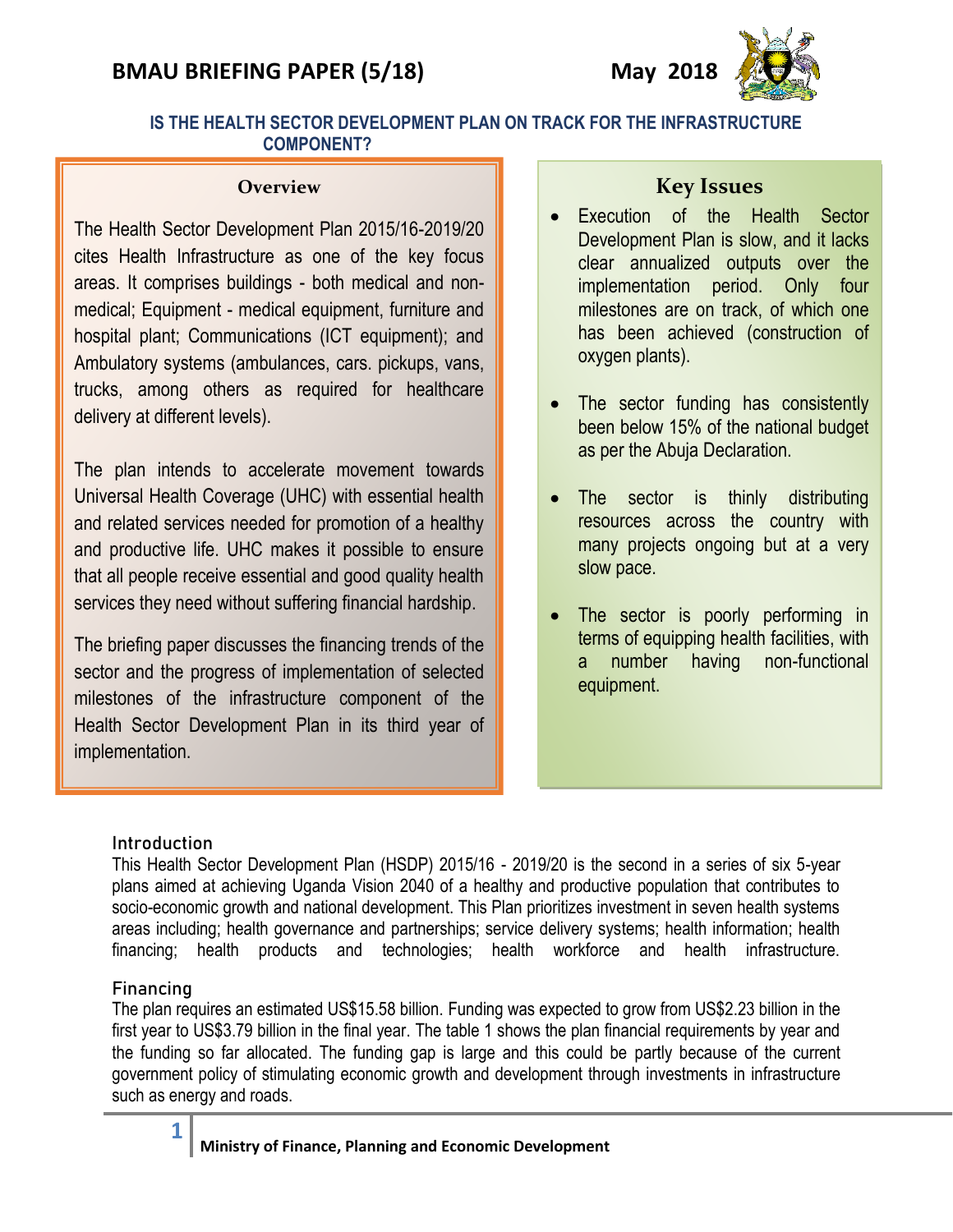| Table T. Financial Regulientent, Allocated Funds, Percent Share and Financing Gap |                                                        |            |                                                          |                                    |                                   |                                             |  |  |
|-----------------------------------------------------------------------------------|--------------------------------------------------------|------------|----------------------------------------------------------|------------------------------------|-----------------------------------|---------------------------------------------|--|--|
| <b>FY</b>                                                                         | <b>Annual</b><br><b>requirement</b><br>(US \$ Million) | Ex<br>rate | <b>Annual</b><br><b>Requirements</b><br>(Uq shs billion) | <b>Allocated Ug</b><br>shs billion | <b>Percent share of</b><br>budget | <b>Financing</b><br>gap(Ug shs)<br>billion) |  |  |
| 2015/16                                                                           | 2,245.49                                               | 3500       | 7,859.215                                                | 1,270.81                           | 5.7                               | 7,857.944                                   |  |  |
| 2016/17                                                                           | 2,633.20                                               | 3500       | 9,216.200                                                | 1,827.26                           |                                   | 9.214.372                                   |  |  |
| 2017/18                                                                           | 3,386.97                                               | 3500       | 11,854.395                                               | 1,824.08                           |                                   | 11,852.570                                  |  |  |
| 2018/19                                                                           | 3,528.26                                               | 3500       | 12,348.910                                               | 1,636.00                           | 7.4                               | 12,347.274                                  |  |  |

# **Table 1: Financial Requirement; Allocated Funds, Percent Share and Financing Gap**

*Source: HSDP and Approved Estimates of Revenue and Expenditures*

The sector allocation increased in the second year of implementation, but later recorded a declining trend in absolute terms over the subsequent three-year period. The percentage share of the National Budget has exhibited a fluctuating trend and has consistently been below the Abuja Declaration of at least 15% of the National Budget, and not in tandem with the financial requirements of the Plan.

### Achievement of targets

**2**

Overall performance is poor with six out of the ten selected milestones registering slow progress, while three are on track and one for the construction of oxygen plants achieved. In addition to the declining allocation to the sector in absolute terms over the three-year period (Table 1), the sector lacks clear annualized outputs over the implementation period of the HSDP. This has in part led to spreading thin of the resources across the spending units and has resulted in stalling of projects across the spending entities in the country. For instance, at the Regional Referral Hospitals (RRHs) major construction works had stalled or progressing at a very slow pace (Masaka-Maternity ward; Private Wing in Jinja, Pediatric and Surgical Complex in Mubende; 54-unit staff house at Gulu RRH and staff quarters at Soroti RRH). The poorly performing areas under infrastructure component are availability and functionality of equipment, and ambulances/transport means.

| <b>Milestones</b>                                                                          | <b>Measures of success</b> |                           |                 |                                                                                                                                                                                                                                                                                                            |  |  |  |
|--------------------------------------------------------------------------------------------|----------------------------|---------------------------|-----------------|------------------------------------------------------------------------------------------------------------------------------------------------------------------------------------------------------------------------------------------------------------------------------------------------------------|--|--|--|
| <b>Milestones</b>                                                                          | <b>Baseline</b>            | <b>Target of</b><br>17/18 | <b>Progress</b> | Achievement and remark by Half year 17/18                                                                                                                                                                                                                                                                  |  |  |  |
| Renovate and consolidate the existing health infrastructure for effective service delivery |                            |                           |                 |                                                                                                                                                                                                                                                                                                            |  |  |  |
| Hospital<br>Mulago<br>rehabilitated<br>and<br>upgraded                                     | 30%                        | 100%                      | On track        | 85% achieved. The project may achieve the target.<br>however experienced project<br>time<br>has<br>lt.<br>extensions.                                                                                                                                                                                      |  |  |  |
| Mbarara<br>Hospital<br>rehabilitated<br>and<br>upgraded                                    | 50%                        | 75%                       | <b>Slow</b>     | 65% for the staff accommodation. The master plan<br>consisting of all the major structures is still at<br>design stage. The hospital is constrained in<br>provision of services and teaching facilities to the<br>medical students.                                                                        |  |  |  |
| Hospitals<br>General<br>(GHs)<br>fully<br>rehabilitated                                    | $\overline{2}$             | 20                        | <b>Slow</b>     | 23 Local Governments s were supported with funds<br>to expand and renovate the following hospitals and<br>HC IVs; Adjumani GH, Kitgum GH, Kabarole GH,<br>Kiboga GH. Kapchorwa GH, Pallisa GH, Itojo GH,<br>Kitagata GH, Bugiri GH, Atutur GH, Apac GH, Abim<br>GH, Bundibugyo GH, Kaberamaido GH, Masindi |  |  |  |

| Table 2: Performance of selected milestones for Infrastructure component of the Health Sector |  |  |  |  |
|-----------------------------------------------------------------------------------------------|--|--|--|--|
| <b>Development Plan</b>                                                                       |  |  |  |  |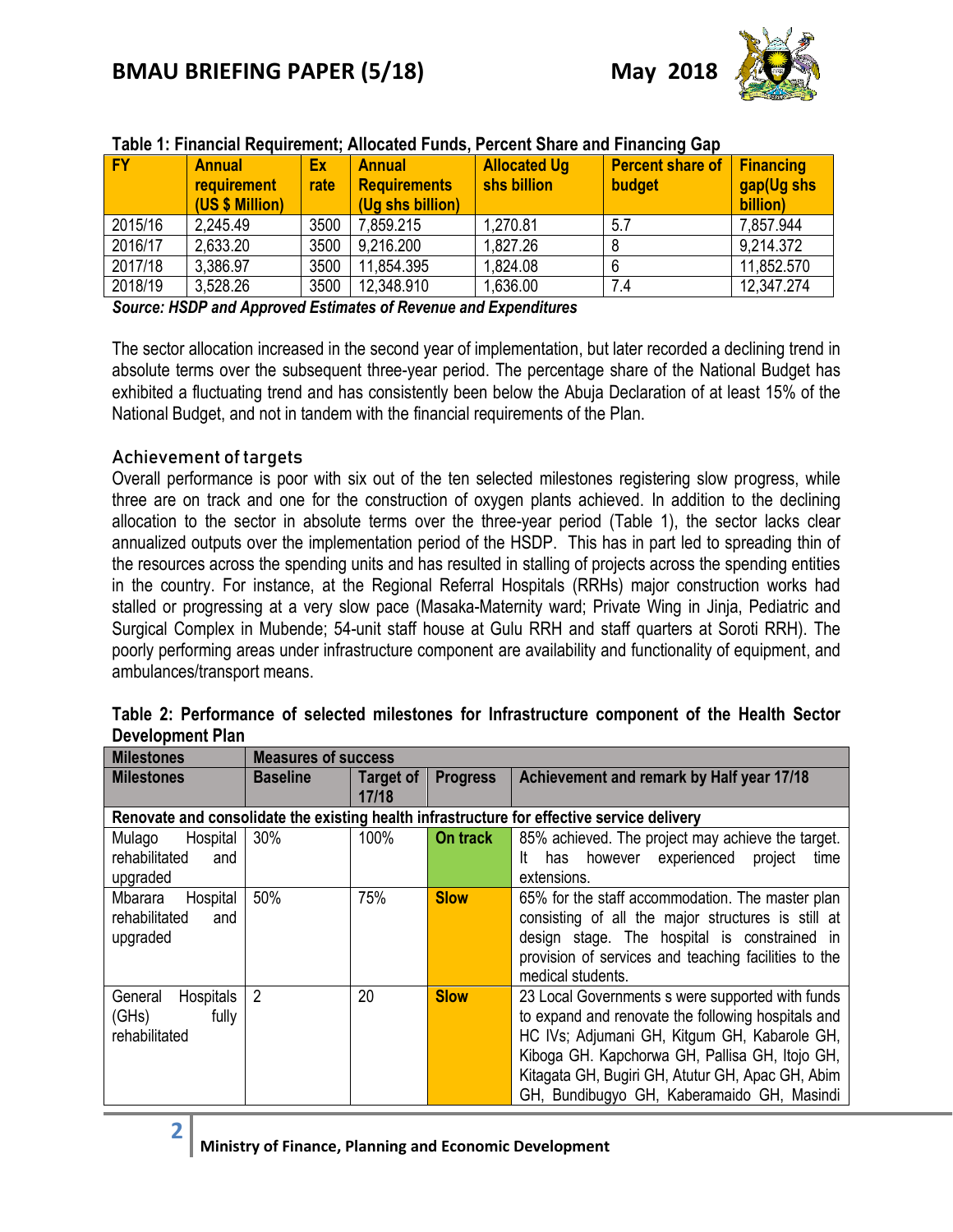

|                                                                                                         |                 |         |                 | GH, Kagadi GH, Kambuga GH, Tororo GH, Gombe<br>GH, Bududa GH and Kaabong GH. Maracha HC IV<br>and Rukunyu HC IV are upgrading to general<br>hospitals. The grant is however meagre and does<br>not facilitate complete rehabilitation. |  |  |  |
|---------------------------------------------------------------------------------------------------------|-----------------|---------|-----------------|----------------------------------------------------------------------------------------------------------------------------------------------------------------------------------------------------------------------------------------|--|--|--|
| <b>RRHs</b><br>fully                                                                                    | 0               | 5       | On track        | All the 14 regional referral hospitals have a                                                                                                                                                                                          |  |  |  |
| rehabilitated                                                                                           |                 |         |                 | rehabilitation project whose funding is however                                                                                                                                                                                        |  |  |  |
|                                                                                                         |                 |         |                 | meagre to facilitate full rehabilitation. A number of                                                                                                                                                                                  |  |  |  |
|                                                                                                         |                 |         |                 | projects had stalled due to funding constraints at                                                                                                                                                                                     |  |  |  |
|                                                                                                         |                 |         |                 | various regional referral hospital.                                                                                                                                                                                                    |  |  |  |
| Number<br>of<br>new                                                                                     | $\overline{2}$  | 3       | On track        | Kawempe and Kiruddu were 99% complete and a                                                                                                                                                                                            |  |  |  |
| hospitals<br>constructed                                                                                |                 |         |                 | number of equipment was delivered and installed.<br>Snags and lack of proper sewerage systems                                                                                                                                          |  |  |  |
| (Kawempe,                                                                                               |                 |         |                 | undermined service delivery for both Kawempe and                                                                                                                                                                                       |  |  |  |
| Kiruddu,<br>Rubaga,                                                                                     |                 |         |                 | Kiruddu hospitals. At Kawempe Hospital, there was                                                                                                                                                                                      |  |  |  |
| <b>KCCA</b><br>Central                                                                                  |                 |         |                 | sewerage leakage through the theatre ceiling thus                                                                                                                                                                                      |  |  |  |
| Division)                                                                                               |                 |         |                 | compromising the safety of the clients.                                                                                                                                                                                                |  |  |  |
|                                                                                                         |                 |         |                 | Develop and upgrade health infrastructure based on need to promote equitable access to quality health care                                                                                                                             |  |  |  |
| with<br>Regions                                                                                         | 3               | 8       | <b>Slow</b>     | There are six regional blood banks (Nakasero,                                                                                                                                                                                          |  |  |  |
| Regional<br><b>Blood</b>                                                                                |                 |         |                 | Mbale, Gulu, Arua, Mbarara and FortPortal) with                                                                                                                                                                                        |  |  |  |
| <b>Banks</b>                                                                                            |                 |         |                 | collection centres (Jinja, Soroti, Lira, Nebbi,                                                                                                                                                                                        |  |  |  |
|                                                                                                         |                 |         |                 | Rukungiri, Kabale, Masaka, Hoima, Gulu, Kitovu).<br>These facilities are however ill equipped, some with                                                                                                                               |  |  |  |
|                                                                                                         |                 |         |                 | faulty<br>equipment.<br>Cool<br>boxes,<br>couches,                                                                                                                                                                                     |  |  |  |
|                                                                                                         |                 |         |                 | vacutainers, reagents, and<br>test<br>kits<br>were                                                                                                                                                                                     |  |  |  |
|                                                                                                         |                 |         |                 | inadequate, while equipment like architect, lazer                                                                                                                                                                                      |  |  |  |
|                                                                                                         |                 |         |                 | machines<br>for<br>analysis<br>and<br>screening<br>οf                                                                                                                                                                                  |  |  |  |
|                                                                                                         |                 |         |                 | Transmissible Transfusion Infections were faulty,                                                                                                                                                                                      |  |  |  |
|                                                                                                         |                 |         |                 | for instance Fort Portal and Mbarara regional blood                                                                                                                                                                                    |  |  |  |
|                                                                                                         |                 |         |                 | banks.                                                                                                                                                                                                                                 |  |  |  |
| medical<br>Oxygen                                                                                       | $\mathbf{0}$    | 6       | <b>Achieved</b> | Target surpassed as all the 14 regional referral                                                                                                                                                                                       |  |  |  |
| gas<br>plants<br>established at RR                                                                      |                 |         |                 | hospitals had oxygen plants constructed and these                                                                                                                                                                                      |  |  |  |
| Hospitals                                                                                               |                 |         |                 | are operational.                                                                                                                                                                                                                       |  |  |  |
| of<br>Centre                                                                                            | 0.5<br>Uganda   | 2 UCI & | <b>Slow</b>     | Both centers do not have adequate space to offer                                                                                                                                                                                       |  |  |  |
| excellence<br>with                                                                                      | Cancer          | UHI     |                 | specialized services.                                                                                                                                                                                                                  |  |  |  |
| established<br>homes                                                                                    | Institute (UCI) |         |                 | The fully-fledged homes had not been established.                                                                                                                                                                                      |  |  |  |
| Heart<br>(Uganda                                                                                        |                 |         |                 | The case is worse for the Uganda Heart Institute.                                                                                                                                                                                      |  |  |  |
| Institute-UHI,<br>and                                                                                   |                 |         |                 |                                                                                                                                                                                                                                        |  |  |  |
| UCI)                                                                                                    |                 |         |                 |                                                                                                                                                                                                                                        |  |  |  |
| Procure, distribute and maintain appropriate medical equipment at all levels of health service delivery |                 |         |                 |                                                                                                                                                                                                                                        |  |  |  |
| facilities<br>Health                                                                                    | 60%             | 75%     | <b>Slow</b>     | Medical Equipment and Hospital Furniture for 2                                                                                                                                                                                         |  |  |  |
| equipped                                                                                                |                 |         |                 | RRHs, 17 GHs and 27 HC IVs provided and in use,<br>while in other health facilities the equipment                                                                                                                                      |  |  |  |
|                                                                                                         |                 |         |                 | provided under the Uganda Health Systems                                                                                                                                                                                               |  |  |  |
|                                                                                                         |                 |         |                 | Strengthening Project was withdrawn and has not                                                                                                                                                                                        |  |  |  |
|                                                                                                         |                 |         |                 | been replaced at the various facilities.                                                                                                                                                                                               |  |  |  |
|                                                                                                         |                 |         |                 |                                                                                                                                                                                                                                        |  |  |  |
|                                                                                                         |                 |         |                 | Majority (80%) of the health facilities either lack or                                                                                                                                                                                 |  |  |  |
|                                                                                                         |                 |         |                 | have faulty diagnostic and imaging equipment.                                                                                                                                                                                          |  |  |  |